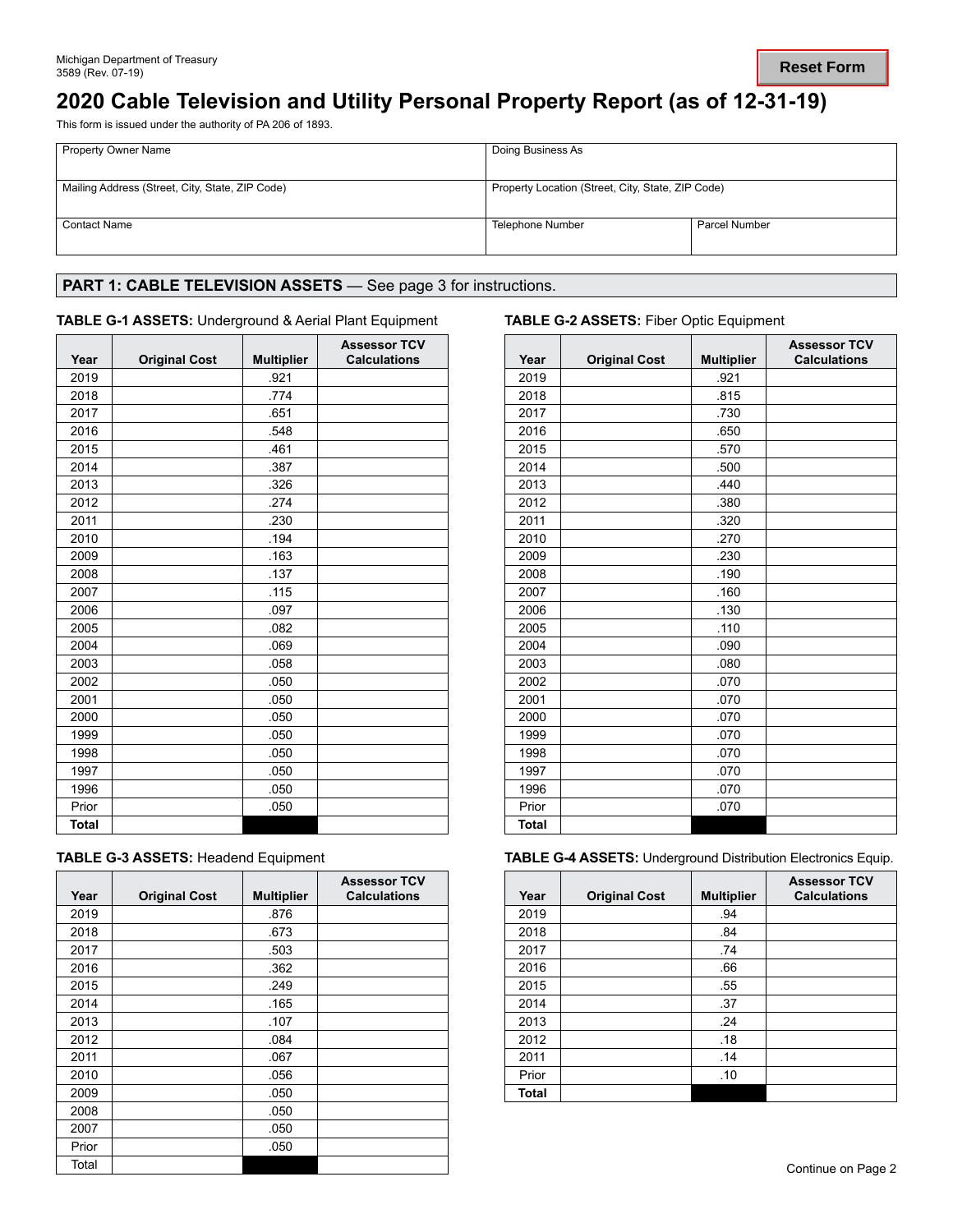| Year  | <b>Original Cost</b> | <b>Multiplier</b> | <b>Assessor TCV</b><br><b>Calculations</b> |
|-------|----------------------|-------------------|--------------------------------------------|
| 2019  |                      | .94               |                                            |
| 2018  |                      | .84               |                                            |
| 2017  |                      | .74               |                                            |
| 2016  |                      | .66               |                                            |
| 2015  |                      | .55               |                                            |
| 2014  |                      | .45               |                                            |
| 2013  |                      | .34               |                                            |
| 2012  |                      | .30               |                                            |
| 2011  |                      | .25               |                                            |
| 2010  |                      | .15               |                                            |
| 2009  |                      | .15               |                                            |
| 2008  |                      | .15               |                                            |
| 2007  |                      | .15               |                                            |
| Prior |                      | .15               |                                            |
| Total |                      |                   |                                            |

## **TABLE G-5 ASSETS:** Aerial Distribution Electronics Equip.

## **PART 2: UTILITY ASSETS** — See page 3 for instructions.

| Year  | <b>Original Cost</b> | <b>Multiplier</b> | <b>Assessor TCV</b><br><b>Calculations</b> |
|-------|----------------------|-------------------|--------------------------------------------|
| 2019  |                      | .93               |                                            |
| 2018  |                      | .87               |                                            |
| 2017  |                      | .81               |                                            |
| 2016  |                      | .76               |                                            |
| 2015  |                      | .71               |                                            |
| 2014  |                      | .67               |                                            |
| 2013  |                      | .63               |                                            |
| 2012  |                      | .59               |                                            |
| 2011  |                      | .55               |                                            |
| 2010  |                      | .51               |                                            |
| 2009  |                      | .47               |                                            |
| 2008  |                      | .43               |                                            |
| 2007  |                      | .39               |                                            |
| 2006  |                      | .35               |                                            |
| 2005  |                      | .32               |                                            |
| Prior |                      | .32               |                                            |
| Total |                      |                   |                                            |

|  |  | <b>TABLE J ASSETS: Gas Transmission</b> |
|--|--|-----------------------------------------|
|--|--|-----------------------------------------|

| Year  | <b>Original Cost</b> | <b>Multiplier</b> | <b>Assessor TCV</b><br><b>Calculations</b> |
|-------|----------------------|-------------------|--------------------------------------------|
| 2019  |                      | .97               |                                            |
| 2018  |                      | .91               |                                            |
| 2017  |                      | .86               |                                            |
| 2016  |                      | .81               |                                            |
| 2015  |                      | .76               |                                            |
| 2014  |                      | .71               |                                            |
| 2013  |                      | .67               |                                            |
| 2012  |                      | .63               |                                            |
| 2011  |                      | .59               |                                            |
| 2010  |                      | .56               |                                            |
| 2009  |                      | .53               |                                            |
| 2008  |                      | .51               |                                            |
| 2007  |                      | .49               |                                            |
| 2006  |                      | .47               |                                            |
| 2005  |                      | .45               |                                            |
| Prior |                      | .45               |                                            |
| Total |                      |                   |                                            |

### **TABLE H ASSETS:** Gas Distribution **TABLE I ASSETS:** Electric Transmission and Distribution

| Year         | <b>Original Cost</b> | <b>Multiplier</b> | <b>Assessor TCV</b><br><b>Calculations</b> |
|--------------|----------------------|-------------------|--------------------------------------------|
| 2019         |                      | .96               |                                            |
| 2018         |                      | .93               |                                            |
| 2017         |                      | .90               |                                            |
| 2016         |                      | .86               |                                            |
| 2015         |                      | .82               |                                            |
| 2014         |                      | .78               |                                            |
| 2013         |                      | .74               |                                            |
| 2012         |                      | .70               |                                            |
| 2011         |                      | .67               |                                            |
| 2010         |                      | .64               |                                            |
| 2009         |                      | .61               |                                            |
| 2008         |                      | .58               |                                            |
| 2007         |                      | .55               |                                            |
| 2006         |                      | .52               |                                            |
| 2005         |                      | .50               |                                            |
| Prior        |                      | .50               |                                            |
| <b>Total</b> |                      |                   |                                            |

### **TABLE K ASSETS: Fluid Pipeline**

| Year  | <b>Original Cost</b> | <b>Multiplier</b> | <b>Assessor TCV</b><br><b>Calculations</b> |
|-------|----------------------|-------------------|--------------------------------------------|
| 2019  |                      | .99               |                                            |
| 2018  |                      | 1.00              |                                            |
| 2017  |                      | 1.01              |                                            |
| 2016  |                      | 1.02              |                                            |
| 2015  |                      | 1.03              |                                            |
| 2014  |                      | 1.04              |                                            |
| 2013  |                      | 1.05              |                                            |
| 2012  |                      | 1.06              |                                            |
| 2011  |                      | 1.08              |                                            |
| 2010  |                      | 1.10              |                                            |
| 2009  |                      | 1.12              |                                            |
| 2008  |                      | 1.14              |                                            |
| 2007  |                      | 1.16              |                                            |
| 2006  |                      | 1.18              |                                            |
| 2005  |                      | 1.20              |                                            |
| Prior |                      | 1.20              |                                            |
| Total |                      |                   |                                            |